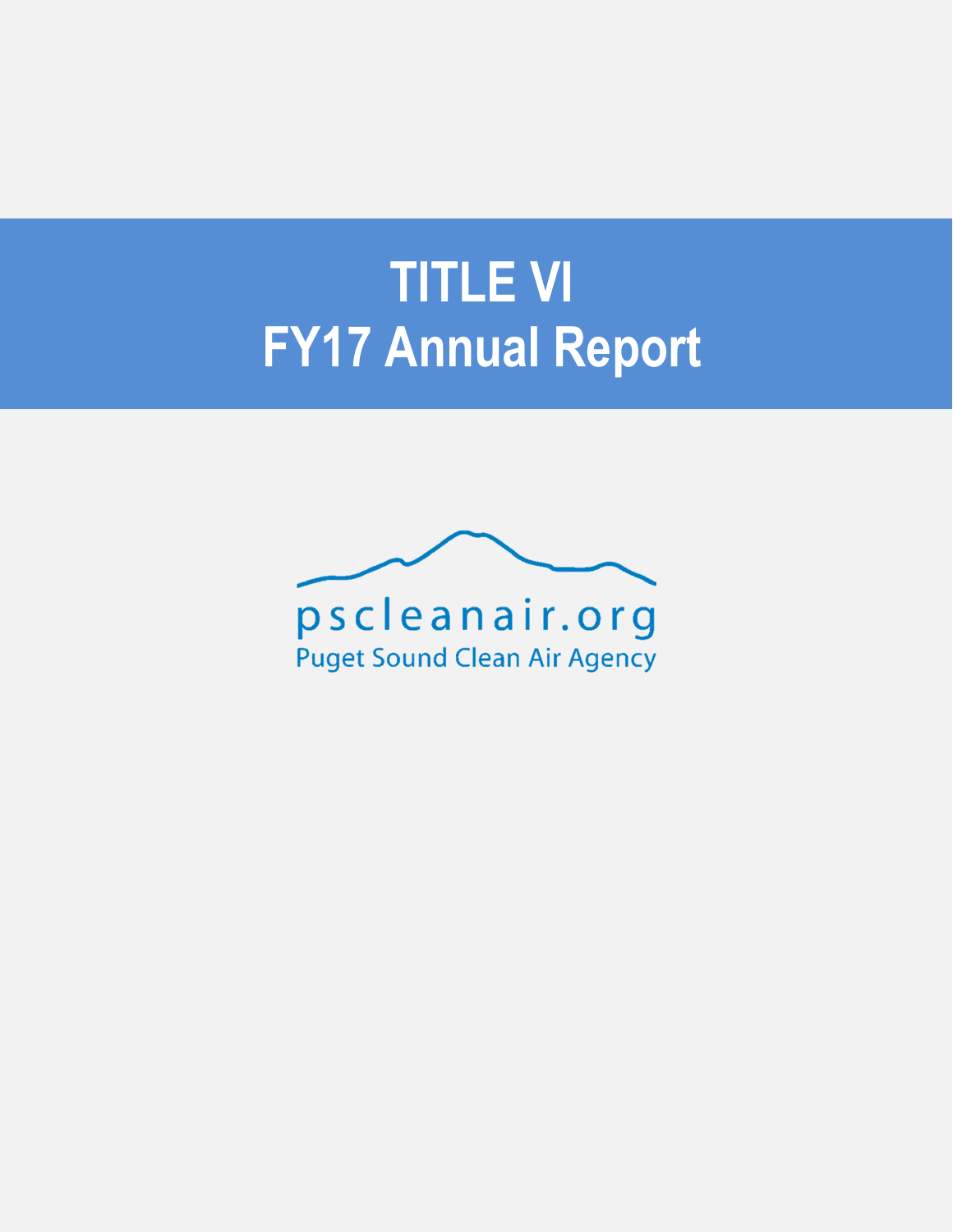The Agency continued its work towards increasing access to the public through additional fine-tuning of our Title VI Plan. The sections below outline changes we have made in the past fiscal year, which spans from July 2016 through June 2017.

## **I. ACCOMPLISHMENTS & UPDATES**

## **A. Title VI Organizational Chart**

Our Agency's Title VI organizational chart remains consistent from FY17.



As of June 2017

#### **B. Communications and Public Engagement**

The Agency continued to provide proactive as well as responsive service to individuals and businesses with limited English proficiency. In FY17, the Agency instituted in-person language interpretation services for those who contact the Agency by phone. Using a third-party service, callers who speak one of our region's top six languages are connected to an interpreter prior to speaking with an Agency staff member. Our region's top six languages include: Spanish, Vietnamese, Korean, Mandarin, Tagalog, and Russian. This service, which we provide for free to the public, allows the caller to establish their need or explain a situation in their primary language before having to explain their situation to an English-speaking staff member. This serves to reduce one barrier to accessing and relaying information or connecting with a relevant staff member. We will begin reporting on call volume and usage beginning in FY18.

In terms of translated written materials, the following table shows the number of words we requested for translation, as that is the primary metric available from our service provider.

| Language             | <b>Total Words</b> |  |  |
|----------------------|--------------------|--|--|
| Chinese - Simplified | 127                |  |  |
| Korean               | $14^-$             |  |  |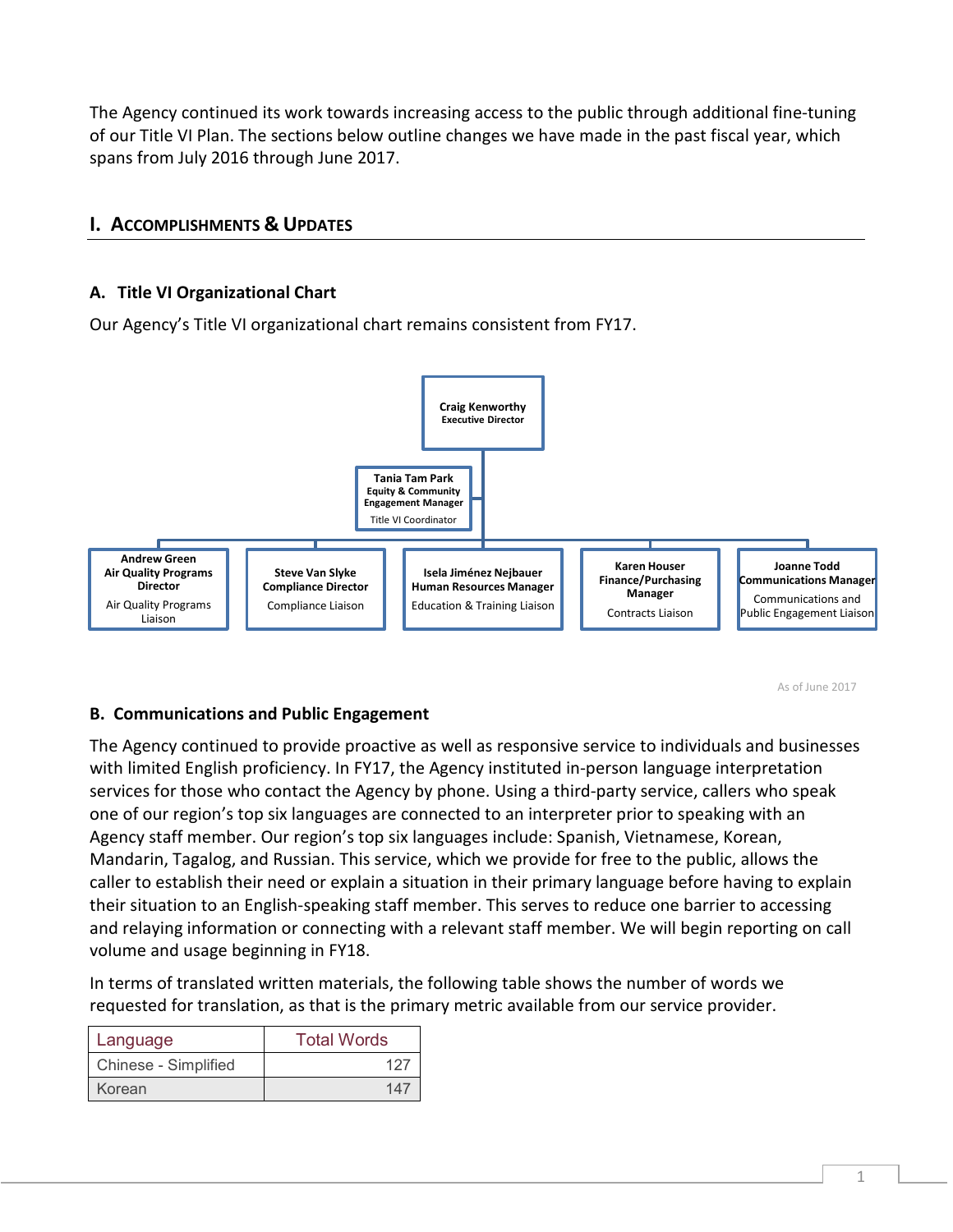| Russian    | 140   |
|------------|-------|
| Somali     | 150   |
| Spanish    | 1,031 |
| Tagalog    | 140   |
| Vietnamese | 1.079 |

For in-person, live interpretation, we worked with a service to provide the following public service:

| Clinic                              | Language | <b>Total Hours</b> |
|-------------------------------------|----------|--------------------|
| Korean American Grocers Assn.       | Korean   |                    |
| <b>Puget Sound Clean Air Agency</b> | Korean   |                    |

#### **C. Public Meetings**

Much like in the previous year, the Agency participated in events that were primarily hosted by partner organizations and agencies. We use this strategy in order to minimize the draw on community members and also to communicate on terms that are more familiar and ongoing.

#### **D. Hiring and Recruiting**

The Agency's hiring and recruiting practices continue to evolve in order to attract a diversity of talent and perspective. In order to get a concrete understanding of what that diversity looks like in terms of gender, race, and ethnicity, we continue to request demographic information from applicants when they are selected for interviews. Providing this information is voluntary and has no impact on employment status.

In addition, as a follow-up to adjustments that began last year, Human Resources scheduled closing meetings with each hiring manager to review the applicant pool that advanced from phone screen to interview(s) to selection.

| <b>Position</b>                     | # of<br><b>Applicants</b> | Gender | Race | Veteran<br><b>Status</b> | Phone<br><b>Screen</b> | <b>Interview</b> | <b>Offer</b> |
|-------------------------------------|---------------------------|--------|------|--------------------------|------------------------|------------------|--------------|
|                                     |                           | 3 F    |      |                          |                        |                  |              |
| Enforcement Assistant (term)        | 4                         | 1 M    | n/a  |                          | n/a                    | 4                |              |
| <b>Accounting Support Assistant</b> |                           | F      | n/a  |                          | n/a                    |                  |              |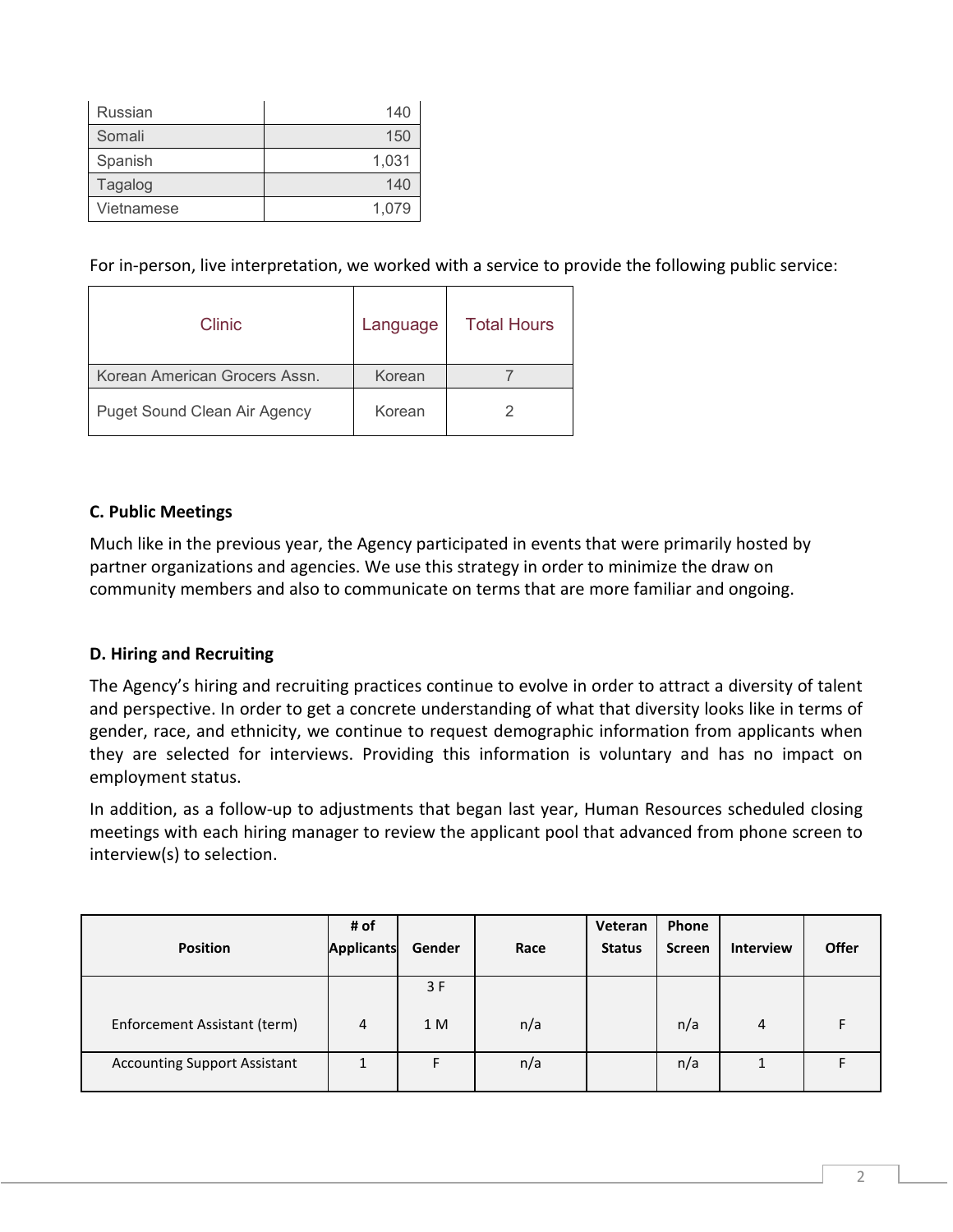|                                | # of              |        |               | Veteran       | Phone         |                         |         |
|--------------------------------|-------------------|--------|---------------|---------------|---------------|-------------------------|---------|
| <b>Position</b>                | <b>Applicants</b> | Gender | Race          | <b>Status</b> | <b>Screen</b> | <b>Interview</b>        | Offer   |
|                                |                   | 3F     | 1 Asian       |               |               |                         |         |
| Senior Accountant              | $\sqrt{4}$        | 1 M    | 3 White       |               | n/a           | $\overline{4}$          | White F |
| Air Resources Associate (term) | $\mathbf 1$       | F      | n/a           |               | n/a           | $\mathbf{1}$            | F       |
| Air Quality Permit Engineer    | 5                 | n/a    | n/a           |               | n/a           | 5                       | 2M      |
|                                |                   | 1 F    | 1 Black/Af.Am |               |               |                         |         |
| Records Administrator          | $\overline{4}$    | 1 M    | 1 White       |               | n/a           | $\overline{\mathbf{4}}$ | White M |
| Administrative Assistant       | 5                 | 4F     | 4 White       |               | n/a           | 5                       | White F |
| Engineer II                    | $\mathbf 1$       | F      | W             |               | n/a           | $\mathbf{1}$            | White F |
| Air Resource Specialist, CCC   | 5                 | 5F     | 5 W           |               | n/a           | 5                       | White F |
|                                |                   | 1 F    |               |               |               |                         |         |
| Air Resource Specialist, PAF   | $\overline{2}$    | 1 M    | 1 Latino      |               | n/a           | $\overline{2}$          | White F |
|                                |                   | 2F     | 1 Asian       |               |               |                         |         |
| Air Resources Associate        | $\overline{4}$    | 1 M    | 2 White       |               | n/a           | 4                       | Asian F |
|                                |                   | 1 F    | 1 Asian       |               |               |                         |         |
| Air Resources Associate, PAF   | $\mathbf{3}$      | 2 M    | 2 White       |               | n/a           | 3                       | White M |
|                                |                   | 1 F    |               |               |               |                         |         |
| Air Monitoring Specialist      | 5                 | 3 M    | 5 White       | 1 W M         | n/a           | 5                       | White M |

### **E. Contracts and Grants**

In FY17, the Agency began a process to understand how to implement and appropriately communicate Title VI related obligations to contractors and grant subrecipients. The initial step was to determine which types of vendors and contractors were immediately appropriate to address with updated requirements under Title VI. The next step will be to understand how we ensure all contractors and grant subrecipients are held to account.

There were six contracts designated to apply the Title VI contracts questionnaire to. The Contracts Liaison and Air Quality Programs Liaison worked with Project Managers to understand how best to incorporate this audit at the beginning of a contract agreement. Over the course of the year, two of